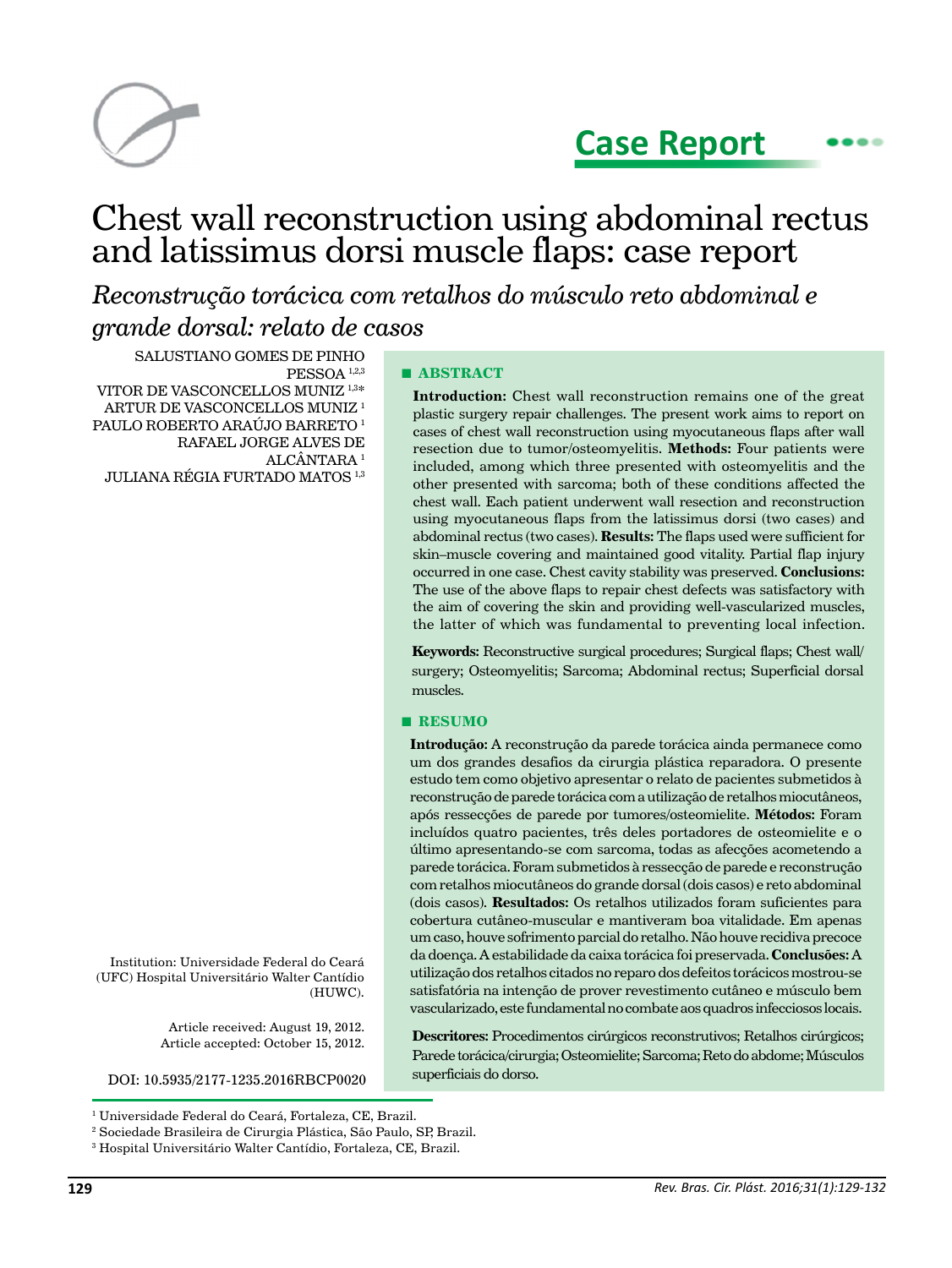## **INTRODUCTION**

Chest wall reconstruction remains one of the greatest plastic surgery challenges despite notable advances in anesthesia and intensive therapy and the development of synthetic biomaterials that support the chest cavity. Chest wall conditions that eventually require resection/reconstruction - tumor, infections, radionecrosis $^{\rm l}$  and trauma - are better managed through multidisciplinary approaches, which require close interaction between chest and plastic surgeons<sup>2</sup>. Resection marking and distance range should be planned to enable adequate margins for treating the disease as well as the use of flaps, generally myocutaneous, to repair the defects.

#### **OBJECTIVE**

The present work aimed to report four cases of patients who underwent chest wall reconstruction using myocutaneous flaps from the latissimus dorsi muscle (LDM) or vertical rectus abdominis muscle (VRAM).

### **METHODS**

Four patients who underwent surgery between 2011 and 2012 at the Plastic Surgery Service of the Hospital Universitário Walter Cantídio, Fortaleza, CE, were included in this study. All of the patients underwent resection of part of the chest wall and immediate reconstruction of defects using myocutaneous flaps. The resection step was performed by the hospital's chest surgery team.

## *Case 1*

A 76-year-old woman presented with a longstanding history of radionecrosis with overlapping osteomyelitis in the sternal region after radiotherapy treatment for breast cancer in the left breast (previous mastectomy) (Figure 1A). Broad resection of all of the infected areas and a partial sternotomy were performed. There was no need to fix the mesh. The reconstruction was performed with a VRAM myocutaneous flap (Figure 1B).

#### *Case 2*

A 72-year-old man with chronic renal disease and a history of osteomyelitis with projection in the eighth, ninth, and tenth costal arches that affected the total thickness of the chest wall (Figure 2A). The patient was subjected to broad resection of the infected area with resection of the two



**Figure 1. A:** Preoperative image of sternal radionecrosis and osteomyelitis. **B:** Image taken 15 days after reconstruction with a vertical rectus abdominis muscle (VRAM) flap.

costal arches and reconstruction of the chest wall with polypropylene mesh (double) and a VRAM myocutaneous flap (Figure 2B).



**Figure 2. A:** Preoperative image of osteomyelitis in the right hemithorax (RHT). **B:** Image taken immediately after reconstruction with a vertical rectus abdominis muscle (VRAM) flap.

## *Case 3*

A 58-year-old man presented with large masses in the left chest region (nearly 16 cm at its largest diameter) that showed a rapid evolution, and a biopsy revealed fibrosarcoma (Figures 3A and 3B). The broad resection of the tumor included three costal arches and the adjacent pleura. The chest wall reconstruction was performed with an LDM myocutaneous flap (Figure 3C) and double polypropylene mesh (Figure 3D).



**Figure 3. A:** Preoperative image of sarcoma in the left chest region. **B:**  Preoperative image of sarcoma in the left chest region. **C:** Image taken 15 days after reconstruction with a latissimus dorsi muscle (LDM) flap and mesh.

#### *Case 4*

A 63-year-old woman presented with a history of radionecrosis and overlapping osteomyelitis in the anterior chest wall and projection into the seventh and eighth costal arches. The patient underwent right mastectomy and adjuvant radiotherapy 5 years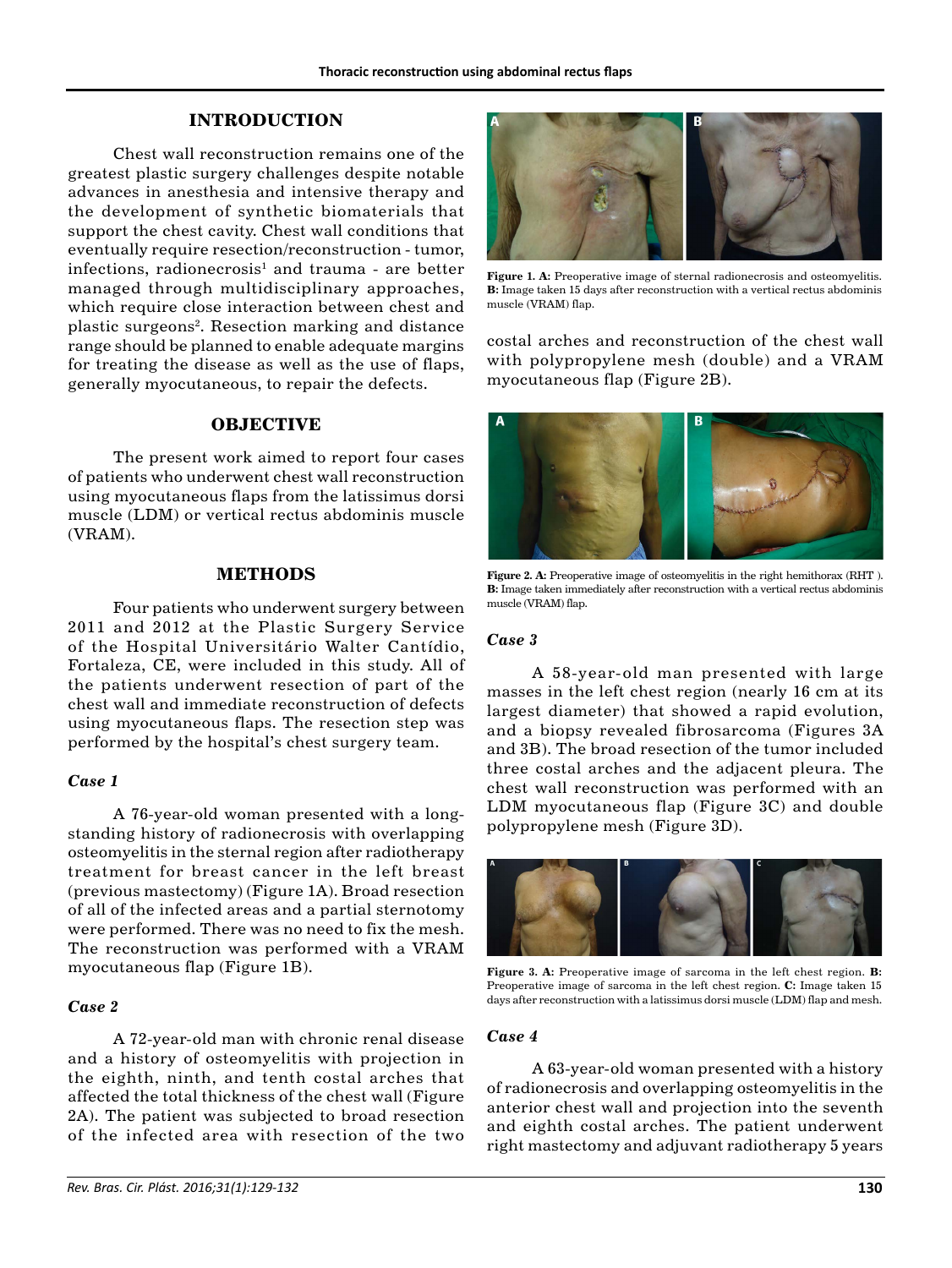prior (Figure 4A). The patient underwent partial resection of the chest wall and removal of the two costal arches; however, there was no need to fix the mesh. The reconstruction was performed exclusively with an LDM flap (Figure 4B).



Figure 4. A: Preoperative image of radionecrosis and osteomyelitis in the right hemithorax (RHT) . **B:** Image taken 30 days after reconstruction with a latissimus dorsi muscle (LDM) flap. **C:** Image taken in the intraoperative period during which the non-absorbable double-layer mesh was fixed.

### **RESULTS**

The flaps used sufficiently covered the skin and muscle and maintained good vitality, probably due to the good blood irrigation provided by reliable pedicles, associated with the small dimension of the flaps used compared to the use of these flaps in reconstructions that require the use of a greater amount of tissue (for example, mammary reconstruction). In just one case (Case 1), a small skin portion of the VRAM flap was injured, and the rotation of a local fasciocutaneous flap was required to repair the defect. The remaining flaps showed no signs of injury or dehiscence.

### **DISCUSSION**

Overall, there are four clinical situations that may require chest wall resection and consequent reconstruction: tumors (primary or recurring)<sup>3</sup>, infections, complications due to radiotherapy, and, less commonly, trauma<sup>2</sup>. These etiologies often overlap. A variety of myocutaneous flaps are used to correct the defects, including the latissimus dorsi, transverse rectus abdominis muscle (TRAM) or VRAM, pectoralis major, and trapezius. Other muscles are used less frequently. Omental transposition is a second interesting option when the previous methods fail or, in cases of recurrent infection, due to its rich vascularization.

The latissimus dorsi muscle flap, pedicled in the thoracodorsal artery, is a good option for covering the anterior and anterolateral defects of the hemithorax, although it may eventually be rotated until it reaches the sternal region. It has the advantage of offering a good rotation arch and can be designed in different forms and sizes according to defect type4 .

The abdominal rectus muscle flap, pedicled in the superior epigastric artery, is used to cover anterior or central defects of the hemithorax. This flap may be designed in a transverse (TRAM) or vertical (VRAM) form according to the orientation of the area requiring repair. It does not present a pedicle as reliable as the LDM or pectoralis major, and the amount of muscle in the flap is lower than in the other above-mentioned flaps, but it remains a good option, mainly when there are concerns regarding pedicle viability in the other flaps $^5$ .

The major pectoral muscle flap, which is based on the thoracoacromial artery, is an excellent option for repairing the central and superior portions of the chest. The presence of a robust pedicle and muscle is important to the choice of this flap.

The omentum majus flap is an interesting option in complex situations wherein there are important local infections and/or a loss of myocutaneous flaps in the case of infection since this is a highly vascularized flap that well supports bone or skin grafts<sup>2</sup>.

Flaps from the serratus anterior external oblique muscles may be less commonly used in restricted situations only.

Structural wall reconstruction is generally performed with polypropylene mesh (double) added or not to methacrylate (the sandwich technique). This material provides adequate support and maintenance of the respiratory dynamic when costal or sternal resections are involved.

#### **CONCLUSION**

The use of the above-mentioned flaps in the repair of chest defects satisfactorily covered skin and vascularized muscles, and the latter is fundamental to the prevention of local infections. The use of a double-mesh polypropylene, when required, provided adequate stability and good respiratory function.

#### **REFERENCES**

- 1. Rouanet P, Fabre JM, Tica V, Anaf V, Jozwick M, Pujol H. Chest wall reconstruction for radionecrosis after breast carcinoma therapy. Ann Plast Surg. 1995;34(5):465-70. PMID: 7639482 DOI: http://dx.doi.org/10.1097/00000637-199505000-00003
- 2. Arnold PG, Pairolero PC. Chest-wall reconstruction: an account of 500 consecutive patients. Plast Reconstr Surg. 1996;98(5):804-10. DOI: http://dx.doi.org/10.1097/00006534- 199610000-00008
- 3. Crosby MA, Chike-Obi CJ, Baumann DP, Sacks JM, Villa MT, Garvey PB, et al. Reconstructive outcomes in patients with sarcoma of the breast. Plast Reconstr Surg. 2010;126(6):1805- 14. DOI: http://dx.doi.org/10.1097/PRS.0b013e3181f5276f